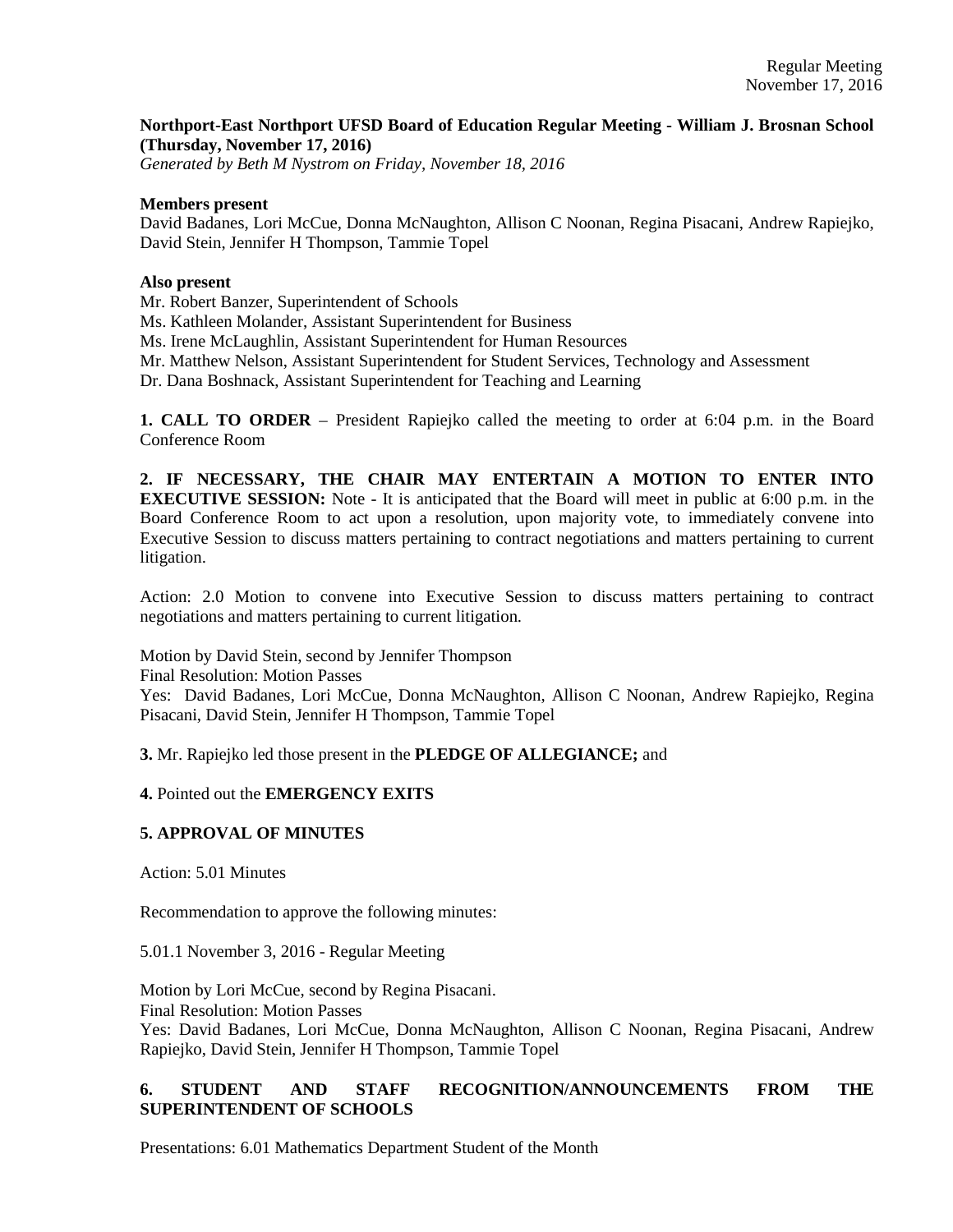Ms. Robin Rann, District Chairperson of Mathematics, introduced Zachary Melchione, Mathematics Department Student of the Month. Ms. Rann stated that Zach is a dedicated, intelligent, and insightful mathematician who also happens to be one of the friendliest, caring and well-rounded individuals you will ever have the pleasure to meet.

Throughout his high school experience, Zach has been a committed and vital member of the varsity Mathletes Team. He has been recognized at the SCMTA Annual Awards dinner as an individual top scorer in Suffolk County. Zach was named a National Merit Semi-finalist, based upon his status as a high scorer among PSAT test-takers in New York. As an International Baccalaureate diploma candidate, Zach has challenged the high school's most rigorous curriculum, including BC Calculus pathway and College Statistics. He is currently writing his IB extended essay on the topic of Advanced Calculus. He has participated in the Academy of Finance and has completed an internship with a well-known market research firm and has qualified for state-level DECA competitions.

Zach has parlayed his business acumen and leadership skills into humanitarian endeavors. As president of his class, he expends great energy motivating his peers to get involved in helping others. Zach uses his talents to help fellow teammates during Mathletes practice sessions and serves as the go-to math expert on the Academic Team.

President Rapiejko and Superintendent Banzer congratulated Zach on his fine accomplishments and presented him with a commendation from the Board.

Information: 6.02 For Information: Upcoming Meetings

President Rapiejko reviewed the upcoming meetings of December 8<sup>th</sup>, December 14<sup>th</sup>, January 5<sup>th</sup>, January  $12<sup>th</sup>$  and January  $26<sup>th</sup>$ . Mr. Rapiejko noted that December  $14<sup>th</sup>$  and January  $5<sup>th</sup>$  are special meetings to discuss the proposed bond referendum.

Mr. Banzer congratulated the following students who are competing in states: Girls Varsity Swimming - Katie Dennin, Alexandra Klis, Allegra Neglia and Chloe Stepanek, and Boys Cross Country - Eddie O'Brien-Curcie, Evan Atherton, Scott Marino, Dan O'Connor, Isaiah Claiborne and Elijah Claiborne.

Mr. Banzer stated that 20 students were inducted into the Technology Honor Society. The District has a new Facebook page which will be updated with information and events throughout the District. The Northport High School Variety Show will take place on November 22<sup>nd</sup>.

**7. COMMUNICATIONS** - Please Note: This is the opportunity for persons who had written letters to the Board to speak to the Board regarding the issues raised in their communications. Speakers are asked to keep their comments brief, and to speak for no longer than 5 minutes.

Discussion: 7.01 Communications to the Board

There were no communications to the Board requiring Board action.

**8. PUBLIC COMMENT/PARTICIPATION** - Please Note: Community members are invited to share their questions, comments, or concerns with the School Board. When speaking, citizens should state their name and address for the record and limit their presentation to 5 minutes. Where possible, the Board will answer factual questions immediately. A written response may be provided when information is not available. If a response would involve discussion of Board Policy or decisions which might be of interest to citizens not present at the meeting, the Board may place the item on a future meeting agenda.

Name Comment Joseph Sabia Stated that he realizes that the buildings need work immediately but that the bond should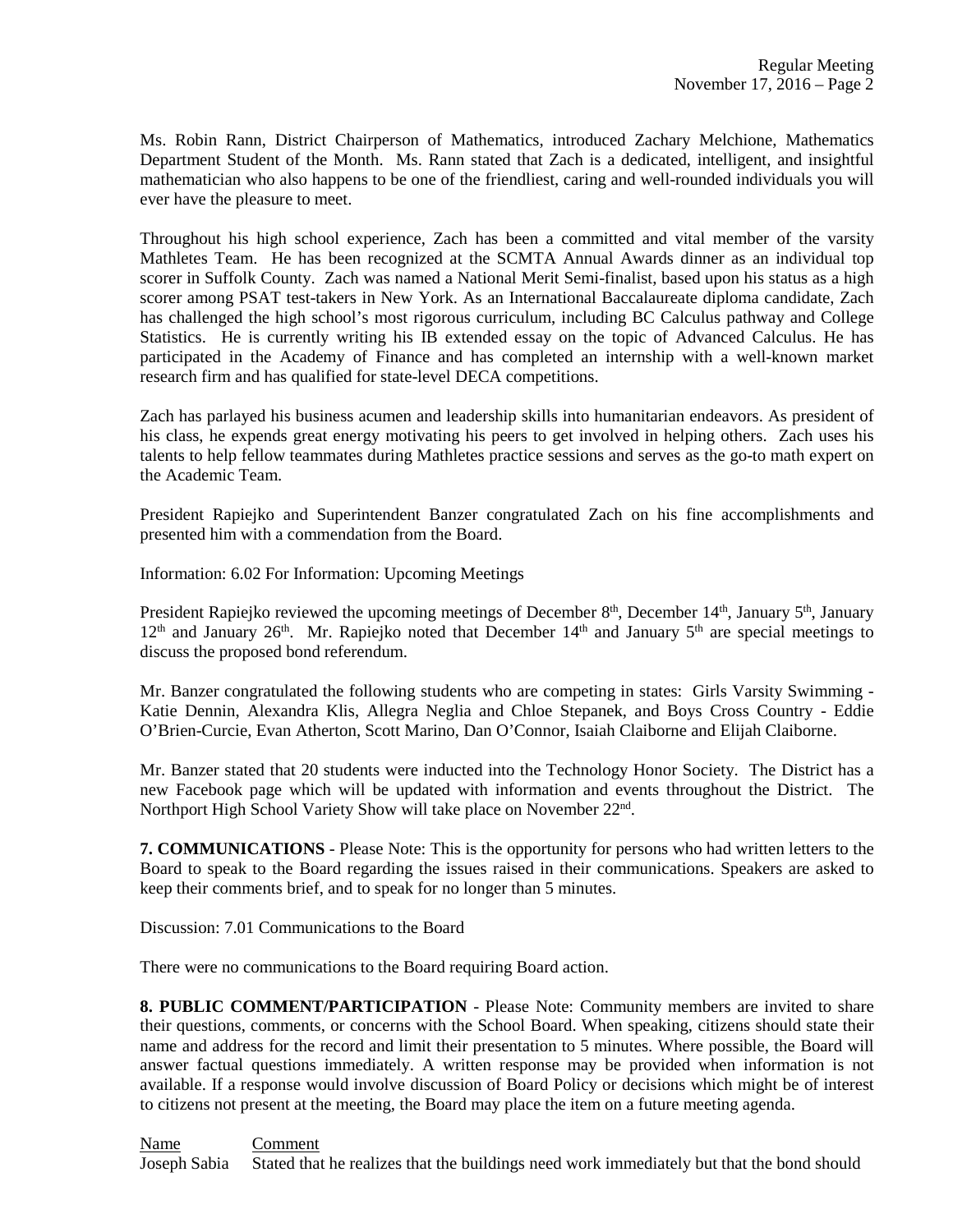Resident be broken up into two pieces, one for fields and one for building repairs. Mr. Sabia stated that the Board did a study which said a school should be closed and that money from reserves should be used for the building repairs.

President Rapiejko stated that the District does not have an empty school and the study that was done was a space utilization study to see if it was feasible to add full day kindergarten, which was added. Mr. Rapiejko stated that the District does have a reserve fund for capital projects which is drawn on every year for building repairs.

# **9. SPECIAL REPORTS**

Report: 9.01 Ms. Robin Rann, District Chairperson of Mathematics, presented the 2016-2017 Mathematics Department Instructional Initiatives.

Ms. Rann reviewed the focus of the 2015-2016 Initiatives: Improved Instruction through exposure to research-based practices and development of curriculum intended to promote student achievement/growth, articulation with parents/families, professional development and collaboration, and increased teacher leadership and peer observation opportunities.

Ms. Rann stated that Curriculum Development was offered on K-5 math units of study, Math (grade 6) units of study, Self-Contained math unites of study (grades 7-10), and updates to secondary courses, driven by changes to Algebra II curriculum. Articulation with families was achieved through Family Math Night, Parent Workshops, Math Department Twitter feed, and ConnectEd. Professional Development was offered in the following areas: Webb's Depth of Knowledge, Go Math 2015/Think Central product training, Standards-based report cards, NWEA goal-setting, Fraction Action, Engaging Students in Meaningful Math, Math Talk Strategies, CRA Approach to Math Teaching, Handy Technology Tools, Book Study: Fair Isn't Always Equal, and Modeling/Coaching by Dr. Nicki Newton. Teacher Leadership was offered through presentations by Northport faculty on Guided Math: A Snapshot; Guided Math: Number Talks in Action, Math Talk Moves, Fluency, Workstations & Routines; Engaging Students through the Guided Math Approach; and a variety of math-related professional development workshops offered by Northport teachers for Northport teachers.

Ms. Rann stated that the 2016-2017 Department of Mathematics Areas of Focus are: Curriculum - Increase family engagement, revise secondary course flow, continue unpacking Common Core Learning Standards. Instruction – Continue to develop avenues for differentiation and continue to increase opportunities for student collaboration. Assessment – Revise benchmark assessments, engage informative assessment professional development, and research curriculum-based measures for K-5 AIS. Ms. Rann reviewed the 2015-2016 assessment data.

There was a brief discussion regarding SAT exam results, AP and IB students, academic intervention, support for new teachers, and where students place in college level math.

The Board thanked Ms. Rann for her very informative report.

Presentations: 9.02 Presentation by John Grillo, Architect, on scope of work for bond referendum

Superintendent Banzer stated that the goals of the scope of work for the bond referendum are to replace aging infrastructure items that are nearing the end of their useful life, improve and modernize classroom space to facilitate improved instruction, and provide students and the community with more useful physical education and athletic facilities.

Mr. Grillo stated that the steps taken to date were review of the recommendations from the 2015 Building Condition Survey, review of the recommendation from the Capital Projects Committee, review of the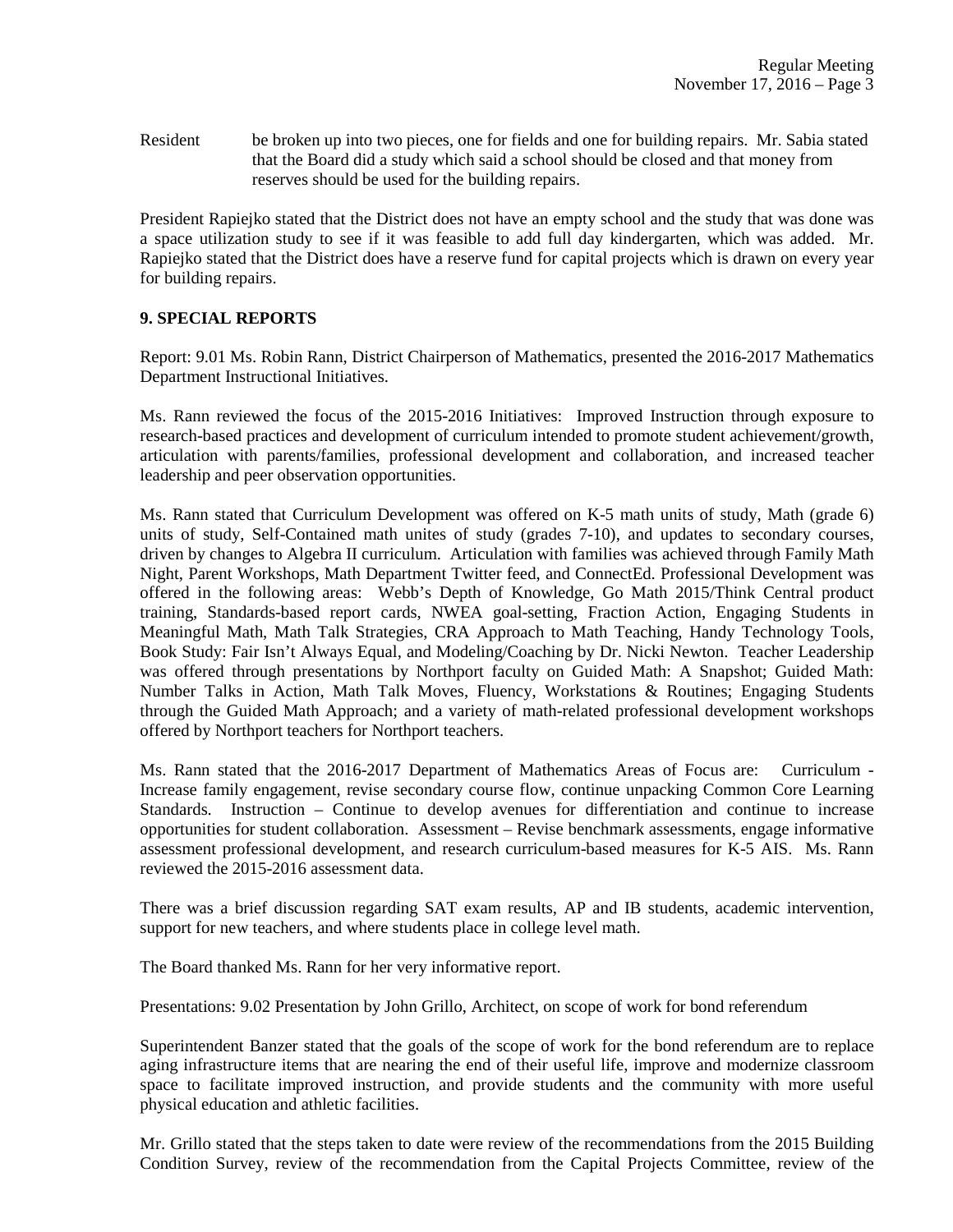recommendations from the Athletic Facilities Committee, walk through of each building with Mr. Banzer, the principals and chairpersons, and development of budgets for each capital project.

The "nuts and bolts" projects identified were:

- Extensive asphalt paving work district-wide
- K-12 lavatory renovations
- Classroom & gymnasium upgrades where needed
- Masonry repair
- Window/ceiling renovations
- Mechanical upgrades
- Improve heating, cooling & ventilation
- Athletic & Physical Education field renovations

The following additions were made from the building tours:

- Create security vestibules all buildings
- Expand ceiling work all buildings
- Expand asphalt work to staging and play areas
- K wing  $& \& \text{L}$  wing faculty bathrooms NMS
- Replace stage floor NHS
- Install partial building generator NHS

Mr. Grillo reviewed the proposed projects at each building and costs. Total building costs: Bellerose Avenue Elementary School - \$1,986,604, Dickinson Avenue Elementary School - \$3,339,375, Fifth Avenue Elementary School - \$1,107,298, Norwood Avenue Elementary School - \$1,280,700, Ocean Avenue Elementary School - \$1,138,378, Pulaski Road Elementary School - \$1,356,751, East Northport Middle School - \$4,298,763, Northport Middle School - \$6,650,608, William J. Brosnan School - \$2,744,415, and Northport High School - \$16,041,309. The proposed projects total is \$39,944,201

There was a brief discussion regarding building aid, cost to average taxpayer, total cost of bond, Energy Performance Contract projects, paving, construction costs, and ventilation.

Mr. Banzer encouraged the public to come out on November  $30<sup>th</sup>$  and December  $6<sup>th</sup>$  for Community Forums regarding the bond.

## **10. SUPERINTENDENT'S REPORT, GENERAL - FOR BOARD ACTION**

Action: 10.01 Personnel Actions Report Recommendation to approve the Personnel Actions Report, including addendum.

President Rapiejko announced the retirement of Rosalie Turano, Teacher Aide.

Motion by Lori McCue, second by Regina Pisacani.

Final Resolution: Motion Passes

Yes: David Badanes, Lori McCue, Donna McNaughton, Allison C Noonan, Regina Pisacani, Andrew Rapiejko, David Stein, Jennifer H Thompson, Tammie Topel

Action: 10.02 NAfME Research Project

Recommendation to approve a NAfME Research Project in which Dr. Izzet Mergen would conduct a research study with Dr. Kelly Parkes, Professor of Music Education, Teacher's College.

Motion by Jennifer H Thompson, second by Donna McNaughton. Final Resolution: Motion Passes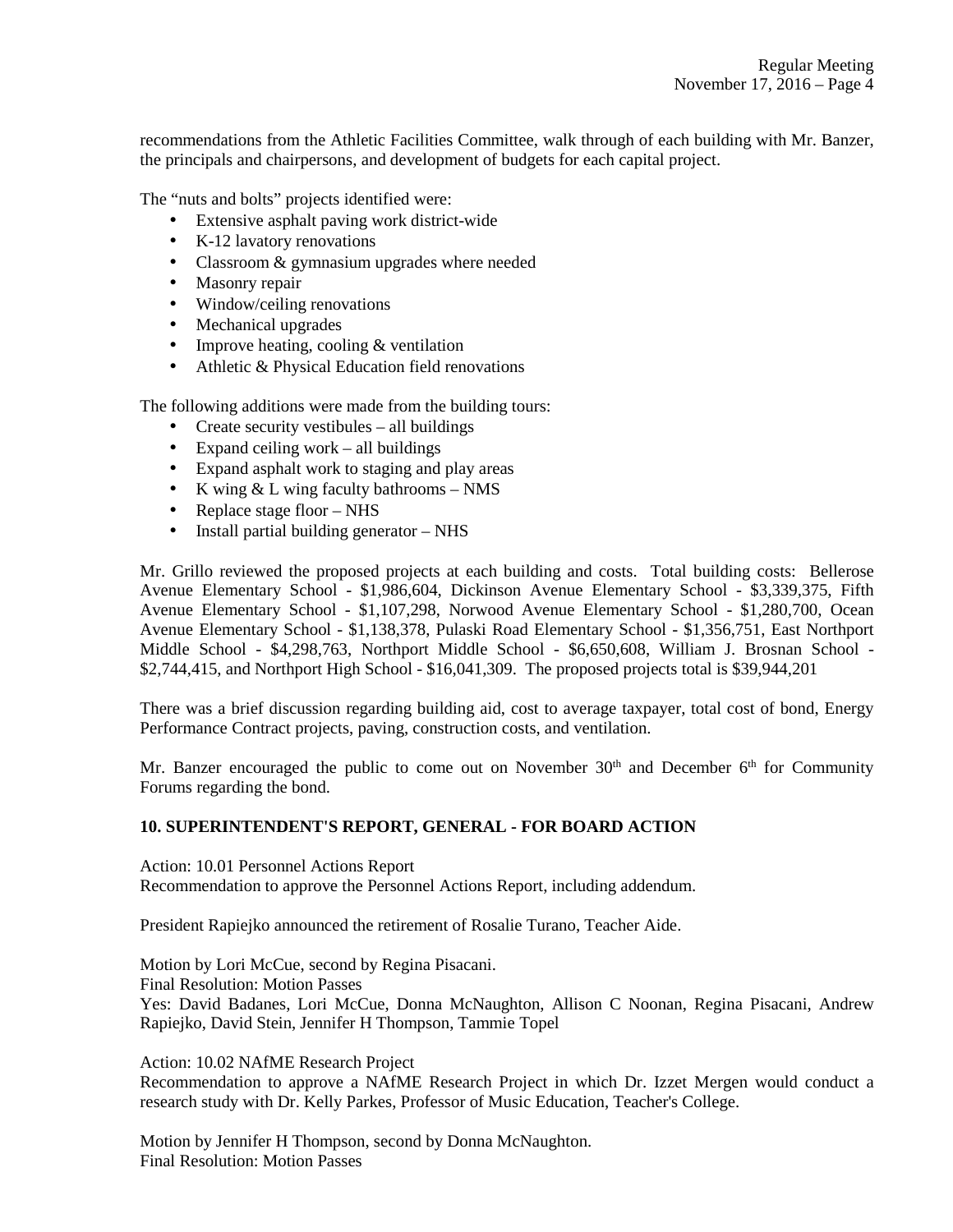Yes: David Badanes, Lori McCue, Donna McNaughton, Allison C Noonan, Regina Pisacani, Andrew Rapiejko, David Stein, Jennifer H Thompson, Tammie Topel

Action: 10.03 Foreign Travel

Recommendation to approve request for foreign travel for students to countries outside of the United States during the 2016-2017 school year:

10.03.1 Nicaragua (February 15, 2017 - February 24, 2017) (April 5, 2017 - April 12, 2017) 10.03.2 Costa Rica (April 8, 2017 - April 15, 2017)

Motion by Jennifer H Thompson, second by Donna McNaughton. Final Resolution: Motion Passes Yes: David Badanes, Lori McCue, Donna McNaughton, Allison C Noonan, Regina Pisacani, Andrew Rapiejko, David Stein, Jennifer H Thompson, Tammie Topel

Action: 10.04 Policy Second Read and Adopt Recommendation to remove from table and receive for a second read and adopt revisions to the following policy:

10.04.1 Policy #4710 - "Middle and High School Reporting Policy"

Motion by Jennifer H Thompson, second by Donna McNaughton. Final Resolution: Motion Passes Yes: David Badanes, Lori McCue, Donna McNaughton, Allison C Noonan, Regina Pisacani, Andrew Rapiejko, David Stein, Jennifer H Thompson, Tammie Topel

## **11. SUPERINTENDENT'S REPORT, FINANCIAL - FOR BOARD ACTION**

Action: 11.01 BIDS Recommendation to take specified action on the following BIDS:

11.01.1 AWARD: Uniforms - School Lunch

Motion by Jennifer H Thompson, second by Tammie Topel. Final Resolution: Motion Passes Yes: David Badanes, Donna McNaughton, Allison C Noonan, Regina Pisacani, Andrew Rapiejko, David Stein, Jennifer H Thompson, Tammie Topel Not Present at Vote: Lori McCue

Action: 11.02 New York State School Boards Association Membership Recommendation to approve annual membership dues in the New York State School Boards Association in the amount of \$11,959

Motion by Jennifer H Thompson, second by Tammie Topel. Final Resolution: Motion Passes Yes: David Badanes, Donna McNaughton, Allison C Noonan, Regina Pisacani, Andrew Rapiejko, David Stein, Jennifer H Thompson, Tammie Topel Not Present at Vote: Lori McCue

Action: 11.03 Oyster Bay-East Norwich Central School District Recommendation to approve a 2016-2017 Special Education Services Agreement between the Northport-East Northport Union Free School District and Oyster Bay-East Norwich Central School District (Spec. Ed.)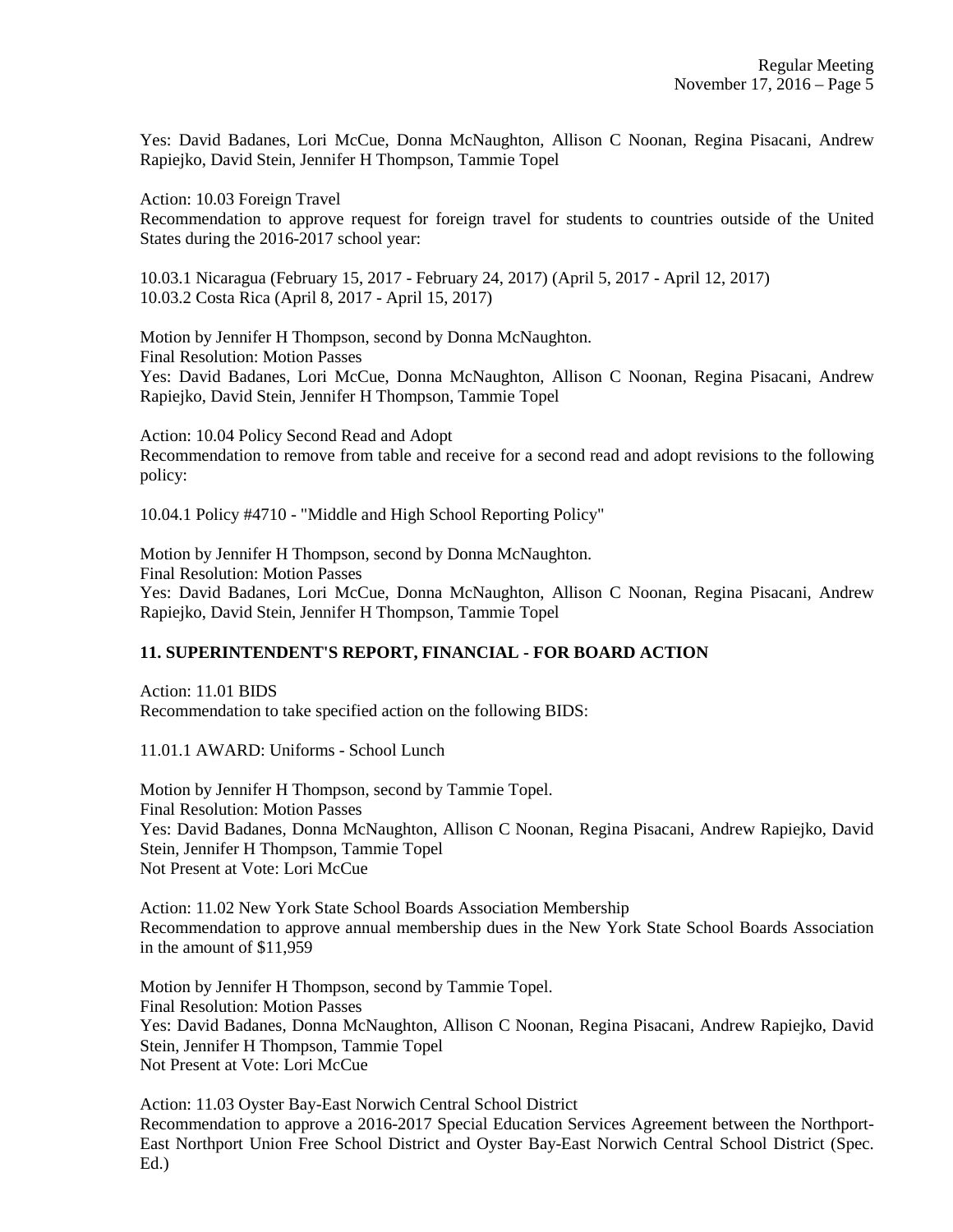Motion by Jennifer H Thompson, second by Tammie Topel. Final Resolution: Motion Passes Yes: David Badanes, Donna McNaughton, Allison C Noonan, Regina Pisacani, Andrew Rapiejko, David Stein, Jennifer H Thompson, Tammie Topel Not Present at Vote: Lori McCue

Action: 11.04 United Cerebral Palsy of Greater Suffolk, Inc. Recommendation to approve a 2016-2017 Agreement between the Northport-East Northport Union Free School District and United Cerebral Palsy of Greater Suffolk Inc. (Spec. Ed.)

Motion by Jennifer H Thompson, second by Tammie Topel. Final Resolution: Motion Passes Yes: David Badanes, Donna McNaughton, Allison C Noonan, Regina Pisacani, Andrew Rapiejko, David Stein, Jennifer H Thompson, Tammie Topel Not Present at Vote: Lori McCue

Action: 11.05 Samaritan Daytop Village, Inc. Recommendation to approve a 2016-2017 Agreement between the Northport-East Northport Union Free School District and Samaritan Daytop Village, Inc. (Spec. Ed.)

Motion by Jennifer H Thompson, second by Tammie Topel. Final Resolution: Motion Passes Yes: David Badanes, Donna McNaughton, Allison C Noonan, Regina Pisacani, Andrew Rapiejko, David Stein, Jennifer H Thompson, Tammie Topel Not Present at Vote: Lori McCue

Action: 11.06 Ryan's Story Presentation, Ltd. Recommendation to approve a Consultant Agreement between the Northport-East Northport Union Free School District and Ryan's Story Presentation, Ltd. (NMS/ENMS)

Motion by Jennifer H Thompson, second by Tammie Topel. Final Resolution: Motion Passes Yes: David Badanes, Donna McNaughton, Allison C Noonan, Regina Pisacani, Andrew Rapiejko, David Stein, Jennifer H Thompson, Tammie Topel Not Present at Vote: Lori McCue

Action: 11.07 Mount Alvernia Recommendation to approve a Rider to Agreement between the Board of Education of the Northport-East Northport and Mount Alvernia (NHS)

Motion by Jennifer H Thompson, second by Tammie Topel. Final Resolution: Motion Passes Yes: David Badanes, Donna McNaughton, Allison C Noonan, Regina Pisacani, Andrew Rapiejko, David Stein, Jennifer H Thompson, Tammie Topel Not Present at Vote: Lori McCue

Action: 11.08 Frost Valley YMCA Recommendation to approve a Rider to Agreement between the Board of Education of the Northport-East Northport Union Free School District and Frost Valley YMCA (NHS)

Motion by Jennifer H Thompson, second by Tammie Topel. Final Resolution: Motion Passes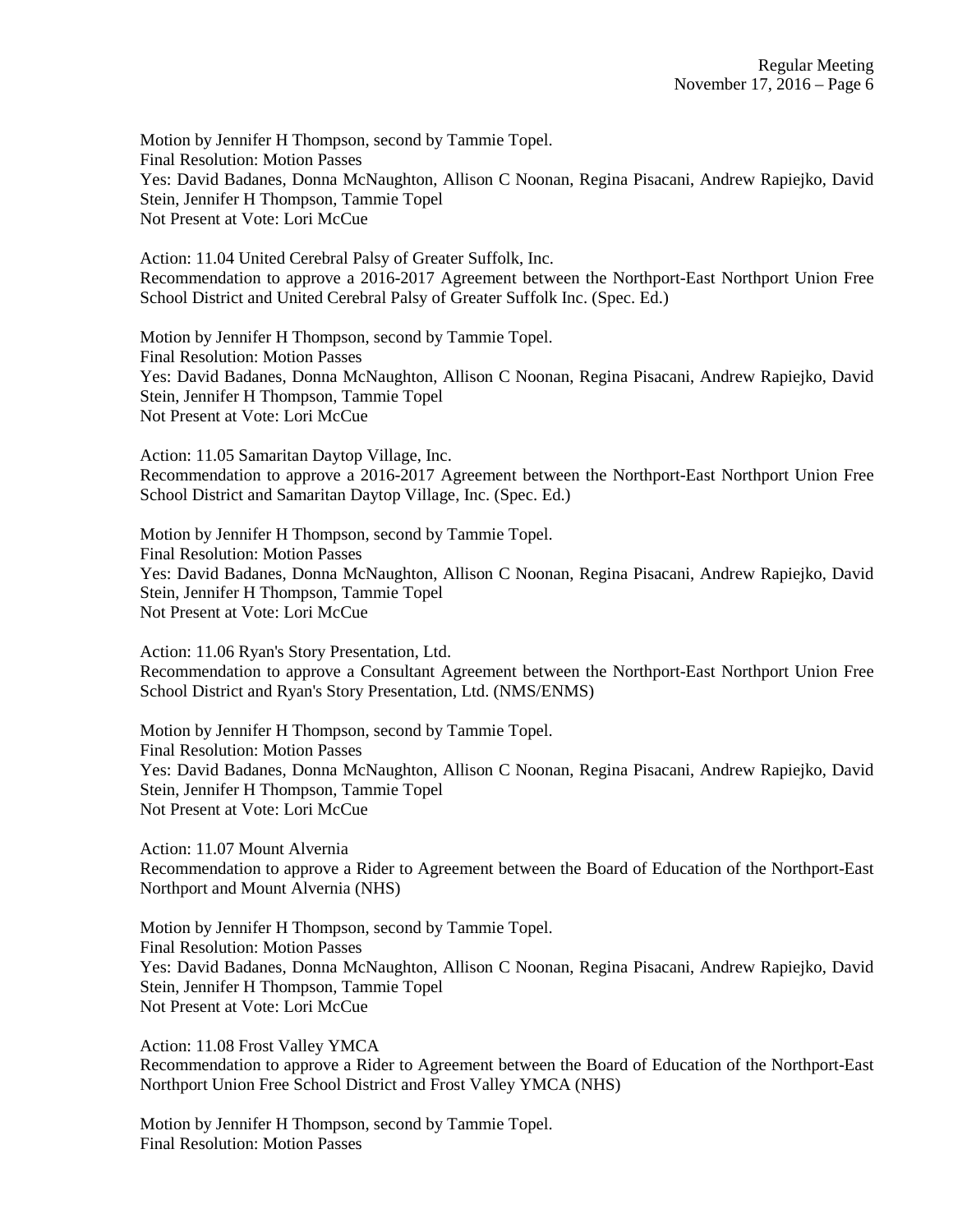Yes: David Badanes, Donna McNaughton, Allison C Noonan, Regina Pisacani, Andrew Rapiejko, David Stein, Jennifer H Thompson, Tammie Topel Not Present at Vote: Lori McCue

Action: 11.09 David Levine

Recommendation to approve a Supplementary Education Services Agreement between the Northport-East Northport Union Free School District and David Levine for Superintendent's Conference Day Workshop in an amount not to exceed \$1,200 (T&L)

Motion by Jennifer H Thompson, second by Tammie Topel. Final Resolution: Motion Passes Yes: David Badanes, Donna McNaughton, Allison C Noonan, Regina Pisacani, Andrew Rapiejko, David Stein, Jennifer H Thompson, Tammie Topel Not Present at Vote: Lori McCue

Action: 11.10 Islip Tutoring Services, Inc.

Recommendation to approve a Supplementary Education Services Agreement between the Northport-East Northport Union Free School District and Islip Tutoring Services, Inc. in an amount not to exceed \$4,000 (SSS)

Motion by Jennifer H Thompson, second by Tammie Topel. Final Resolution: Motion Passes Yes: David Badanes, Donna McNaughton, Allison C Noonan, Regina Pisacani, Andrew Rapiejko, David Stein, Jennifer H Thompson, Tammie Topel Not Present at Vote: Lori McCue

Action: 11.11 St. James Tutoring, Inc./Education at Mather Recommendation to approve a Supplementary Education Services Agreement between the Northport-East Northport Union Free School District and St. James Tutoring, Inc./Education at Mather in an amount not to exceed \$4,000 (SSS)

Motion by Jennifer H Thompson, second by Tammie Topel. Final Resolution: Motion Passes Yes: David Badanes, Donna McNaughton, Allison C Noonan, Regina Pisacani, Andrew Rapiejko, David Stein, Jennifer H Thompson, Tammie Topel Not Present at Vote: Lori McCue

Action: 11.12 Music Theatre International Recommendation to approve a Production Contract for Disney's 101 Dalmations Kids between the Northport-East Northport Union Free School District and Music Theatre International (FAS)

Motion by Jennifer H Thompson, second by Tammie Topel. Final Resolution: Motion Passes Yes: David Badanes, Donna McNaughton, Allison C Noonan, Regina Pisacani, Andrew Rapiejko, David Stein, Jennifer H Thompson, Tammie Topel Not Present at Vote: Lori McCue

Action: 11.13 DePasquale Enterprises LLC Recommendation to approve an Agreement between the Northport-East Northport Union Free School District and DePasquale Enterprises LLC for management and coordination of the Craft & Gift Fair sponsored by the Northport High School DECA Club (NHS)

Motion by Jennifer H Thompson, second by Tammie Topel.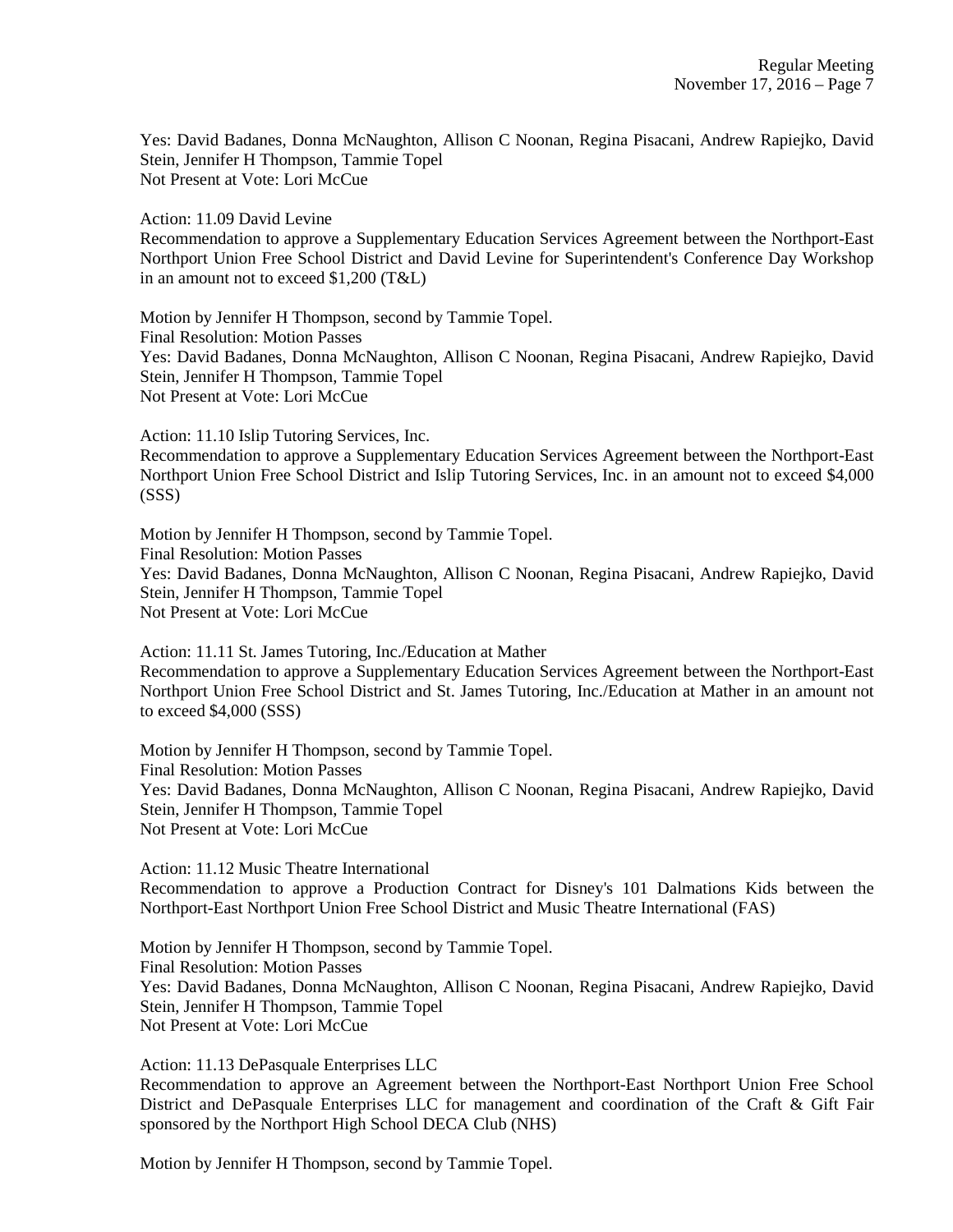Final Resolution: Motion Passes Yes: David Badanes, Donna McNaughton, Allison C Noonan, Regina Pisacani, Andrew Rapiejko, David Stein, Jennifer H Thompson, Tammie Topel Not Present at Vote: Lori McCue

Action: 11.14 Donation Recommendation to receive the following donation to the District: 11.14.1 \$500.00 from Matthew J. Weismantle to the Lt. Commander Christopher Tragna Memorial Scholarship

Motion by Jennifer H Thompson, second by Tammie Topel. Final Resolution: Motion Passes Yes: David Badanes, Donna McNaughton, Allison C Noonan, Regina Pisacani, Andrew Rapiejko, David Stein, Jennifer H Thompson, Tammie Topel Not Present at Vote: Lori McCue

Action: 11.15 Greenkill Field Trip Donation Recommendation to approve the following resolution:

"BE IT RESOLVED, that the Board of Education hereby gratefully accepts a donation of \$27,800.00 from Northport-East Northport residents whose names are more fully set forth in the attached document, for the purpose of covering the cost of the 6th Grade field trip to Greenkill on November 21-22, 2016 and increase the 2016-2017 budget codes A2060.4900.00.2804 by \$24,871.86 and A2110.4161.21.2902 by \$2,928.14.

BE IT RESOLVED, that the Board of Education hereby approves an increase in the revenue code A2705 of the 2016-2017 budget by \$27,800.00 with the understanding that this increase in revenue is the result of donations from Northport-East Northport residents."

Motion by Jennifer H Thompson, second by Tammie Topel. Final Resolution: Motion Passes Yes: David Badanes, Donna McNaughton, Allison C Noonan, Regina Pisacani, Andrew Rapiejko, David Stein, Jennifer H Thompson, Tammie Topel Not Present at Vote: Lori McCue

Action: 11.16 Huntington YMCA

Recommendation to approve an Agreement between the Northport-East Northport Union Free School District and the Huntington YMCA, a branch of the YMCA of Long Island, for use of the facilities for purposes of conducting practices for the School District's swim team (NHS)

Motion by Jennifer H Thompson, second by Tammie Topel. Final Resolution: Motion Passes Yes: David Badanes, Donna McNaughton, Allison C Noonan, Regina Pisacani, Andrew Rapiejko, David Stein, Jennifer H Thompson, Tammie Topel Not Present at Vote: Lori McCue

Action: 11.17 Appointment of Impartial Hearing Officer Recommendation to approve the following resolution:

"BE IT RESOLVED, that in accordance with Board Policy and State Regulation, the Board of Education approve the appointment of Mr. Carl Wanderman, Esq., 7 Rocklyn Drive, Montebello, NY 10901, to serve as Impartial Hearing Officer for the purpose of conducting an impartial hearing in accord with Policy 4321, Program for Students with Disabilities under IDEA and Article 89"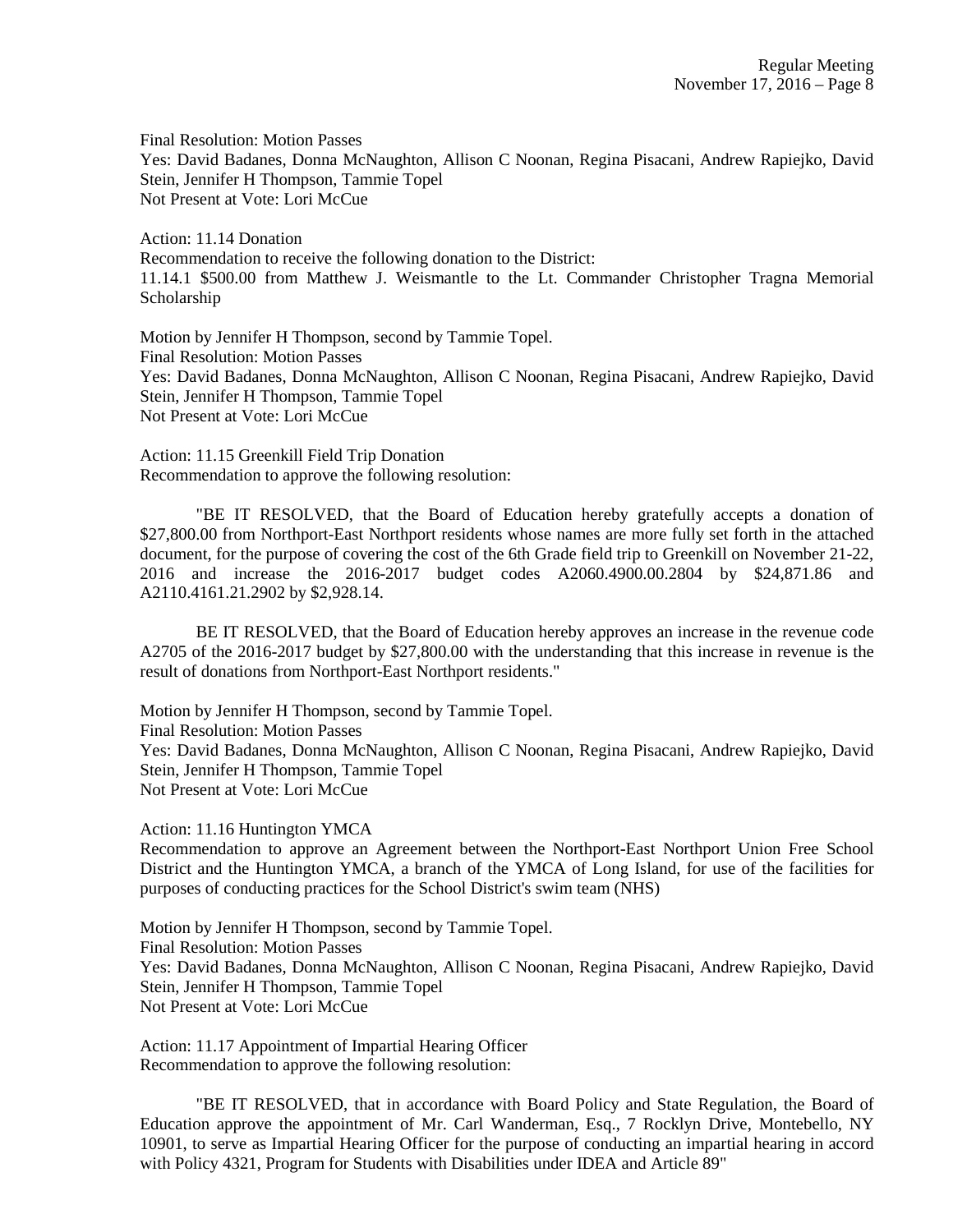Motion by Jennifer H Thompson, second by Tammie Topel. Final Resolution: Motion Passes Yes: David Badanes, Donna McNaughton, Allison C Noonan, Regina Pisacani, Andrew Rapiejko, David Stein, Jennifer H Thompson, Tammie Topel Not Present at Vote: Lori McCue

Action: 11.18 KSA Events Agreement - Basketball Recommendation to approve a School Travel Agreement between KSA Events and the Northport-East Northport Union Free School District for participation in the KSA Events Basketball Tournament (NHS)

Motion by Jennifer H Thompson, second by Tammie Topel. Final Resolution: Motion Passes Yes: David Badanes, Donna McNaughton, Allison C Noonan, Regina Pisacani, Andrew Rapiejko, David Stein, Jennifer H Thompson, Tammie Topel Not Present at Vote: Lori McCue

Action: 11.19 KSA Events Agreement - Lacrosse Recommendation to approve a School Travel Agreement between KSA Events and the Northport-East Northport Union Free School District for participation in the lacrosse spring tournament (NHS)

Motion by Jennifer H Thompson, second by Tammie Topel. Final Resolution: Motion Passes Yes: David Badanes, Donna McNaughton, Allison C Noonan, Regina Pisacani, Andrew Rapiejko, David Stein, Jennifer H Thompson, Tammie Topel Not Present at Vote: Lori McCue

Action: 11.20 Treasurer's Report and Monthly Summary of Receipts and Disbursements Recommendation to approve the Treasurer's Report and Monthly Summary of Receipts and Disbursements

Motion by Jennifer H Thompson, second by Tammie Topel. Final Resolution: Motion Passes Yes: David Badanes, Donna McNaughton, Allison C Noonan, Regina Pisacani, Andrew Rapiejko, David Stein, Jennifer H Thompson, Tammie Topel Not Present at Vote: Lori McCue

Action: 11.21 Schedule of Investments Recommendation to approve the Schedule of Investments as of September 30, 2016

Motion by Jennifer H Thompson, second by Tammie Topel. Final Resolution: Motion Passes Yes: David Badanes, Donna McNaughton, Allison C Noonan, Regina Pisacani, Andrew Rapiejko, David Stein, Jennifer H Thompson, Tammie Topel Not Present at Vote: Lori McCue

Action: 11.22 Collateral Schedule Recommendation to approve the Collateral Schedule as of September 30, 2016

Motion by Jennifer H Thompson, second by Tammie Topel. Final Resolution: Motion Passes Yes: David Badanes, Donna McNaughton, Allison C Noonan, Regina Pisacani, Andrew Rapiejko, David Stein, Jennifer H Thompson, Tammie Topel Not Present at Vote: Lori McCue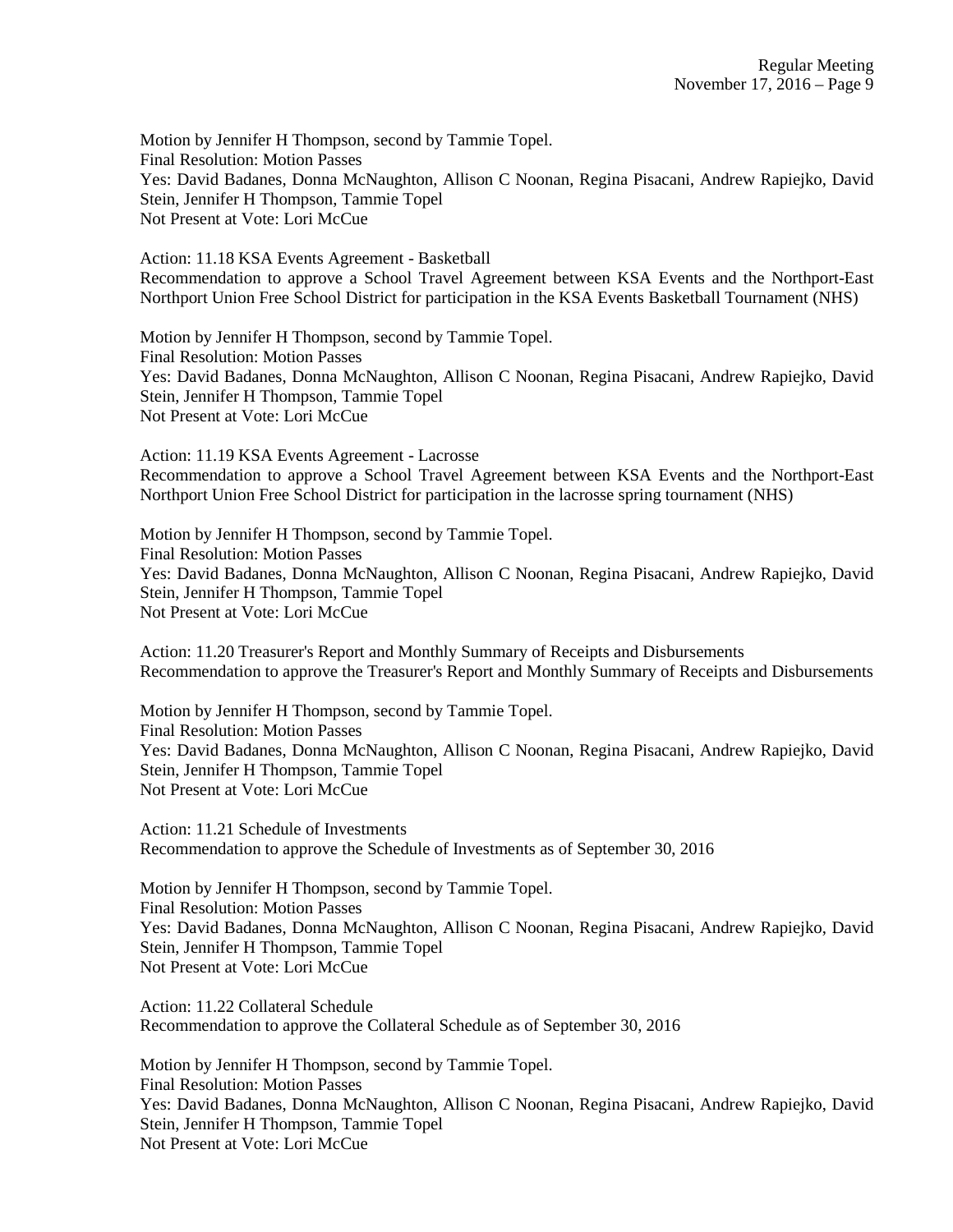Action: 11.23 Bank Reconciliation Recommendation to approve the Bank Reconciliation Report for the Month Ended September 30, 2016

Motion by Jennifer H Thompson, second by Tammie Topel. Final Resolution: Motion Passes Yes: David Badanes, Donna McNaughton, Allison C Noonan, Regina Pisacani, Andrew Rapiejko, David Stein, Jennifer H Thompson, Tammie Topel Not Present at Vote: Lori McCue

Action: 11.24 General Fund Projected Cash Flow Statement July 2016 Recommendation to approve the General Fund Projected Cash Flow Statement for the year ending 2016- 2017, Actual Data July 1, 2015 - July 31, 2016, Estimated Data August 1, 2016 - June 30, 2017

Motion by Jennifer H Thompson, second by Tammie Topel. Final Resolution: Motion Passes Yes: David Badanes, Donna McNaughton, Allison C Noonan, Regina Pisacani, Andrew Rapiejko, David Stein, Jennifer H Thompson, Tammie Topel Not Present at Vote: Lori McCue

Action: 11.25 General Fund Projected Cash Flow Statements August 2016 Recommendation to approve the General Fund Projected Cash Flow Statement for the year ending 2016- 2017, Actual Data July 1, 2016 - August 31, 2016, Estimated Data September 1, 2016 - June 30, 2017

Motion by Jennifer H Thompson, second by Tammie Topel. Final Resolution: Motion Passes Yes: David Badanes, Donna McNaughton, Allison C Noonan, Regina Pisacani, Andrew Rapiejko, David Stein, Jennifer H Thompson, Tammie Topel Not Present at Vote: Lori McCue

Action: 11.26 General Fund Projected Cash Flow Statement September 2016 Recommendation to approve the General Fund Projected Cash Flow Statement for the year ending 2016- 2017, Actual Data July 1, 2016 - September 30, 2016, Estimated Data October 1, 2016 - June 30, 2017

Motion by Jennifer H Thompson, second by Tammie Topel. Final Resolution: Motion Passes Yes: David Badanes, Donna McNaughton, Allison C Noonan, Regina Pisacani, Andrew Rapiejko, David Stein, Jennifer H Thompson, Tammie Topel Not Present at Vote: Lori McCue

Action: 11.27 Monthly Revenue and Budget Status Report - School Lunch Fund Recommendation to approve the Monthly Revenue and Budget Status Report - School Lunch Fund for the Month Ending August 31, 2016 and September 30, 2016

Motion by Jennifer H Thompson, second by Tammie Topel. Final Resolution: Motion Passes Yes: David Badanes, Donna McNaughton, Allison C Noonan, Regina Pisacani, Andrew Rapiejko, David Stein, Jennifer H Thompson, Tammie Topel Not Present at Vote: Lori McCue

Action: 11.28 Monthly Revenue and Budget Status Report - Special Aid Fund Recommendation to approve the Monthly Revenue and Budget Status Report - Special Aid Fund for the Month Ending August 31, 2016 and September 30, 2016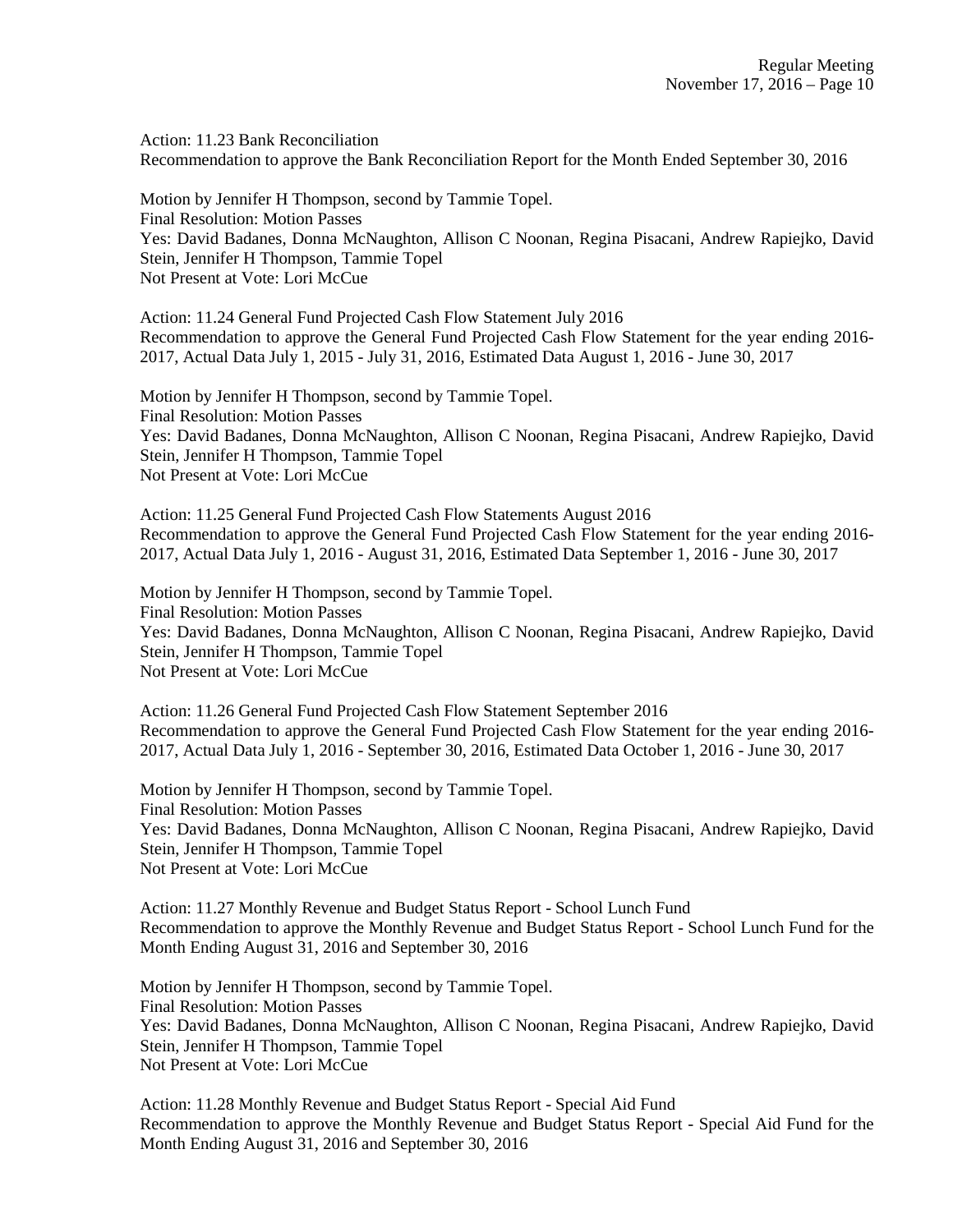Motion by Jennifer H Thompson, second by Tammie Topel. Final Resolution: Motion Passes Yes: David Badanes, Donna McNaughton, Allison C Noonan, Regina Pisacani, Andrew Rapiejko, David Stein, Jennifer H Thompson, Tammie Topel Not Present at Vote: Lori McCue

Action: 11.29 Monthly Revenue and Budget Status Report - General Fund Recommendation to approve the Monthly Revenue and Budget Status Report - General Fund for the Month Ending August 31, 2016 and September 30, 2016

Motion by Jennifer H Thompson, second by Tammie Topel. Final Resolution: Motion Passes Yes: David Badanes, Donna McNaughton, Allison C Noonan, Regina Pisacani, Andrew Rapiejko, David Stein, Jennifer H Thompson, Tammie Topel Not Present at Vote: Lori McCue

Action: 11.30 Monthly Revenue and Budget Status Report - Capital Fund Recommendation to approve the Monthly Revenue and Budget Status Report - Capital Fund for the Month Ending August 31, 2016 and September 30, 2016

Motion by Jennifer H Thompson, second by Tammie Topel. Final Resolution: Motion Passes Yes: David Badanes, Donna McNaughton, Allison C Noonan, Regina Pisacani, Andrew Rapiejko, David Stein, Jennifer H Thompson, Tammie Topel Not Present at Vote: Lori McCue

Action: 11.31 School Lunch Profit and Loss Statement Recommendation to approve the School Lunch Profit and Loss Statement for the month ending September 30, 2016

Motion by Jennifer H Thompson, second by Tammie Topel. Final Resolution: Motion Passes Yes: David Badanes, Donna McNaughton, Allison C Noonan, Regina Pisacani, Andrew Rapiejko, David Stein, Jennifer H Thompson, Tammie Topel Not Present at Vote: Lori McCue

Action: 11.32 Quarterly Trial Balance Report for All District Funds Recommendation to approve the Quarterly Trial Balance Report for All District Funds for the period July 1, 2016 through September 30, 2016

Motion by Jennifer H Thompson, second by Tammie Topel. Final Resolution: Motion Passes Yes: David Badanes, Donna McNaughton, Allison C Noonan, Regina Pisacani, Andrew Rapiejko, David Stein, Jennifer H Thompson, Tammie Topel Not Present at Vote: Lori McCue

Action: 11.33 Transfer of General Funds Recommendation to approve Transfer of General Fund Appropriations in the 2016-2017 fiscal year

Motion by Jennifer H Thompson, second by Tammie Topel. Final Resolution: Motion Passes Yes: David Badanes, Donna McNaughton, Allison C Noonan, Regina Pisacani, Andrew Rapiejko, David Stein, Jennifer H Thompson, Tammie Topel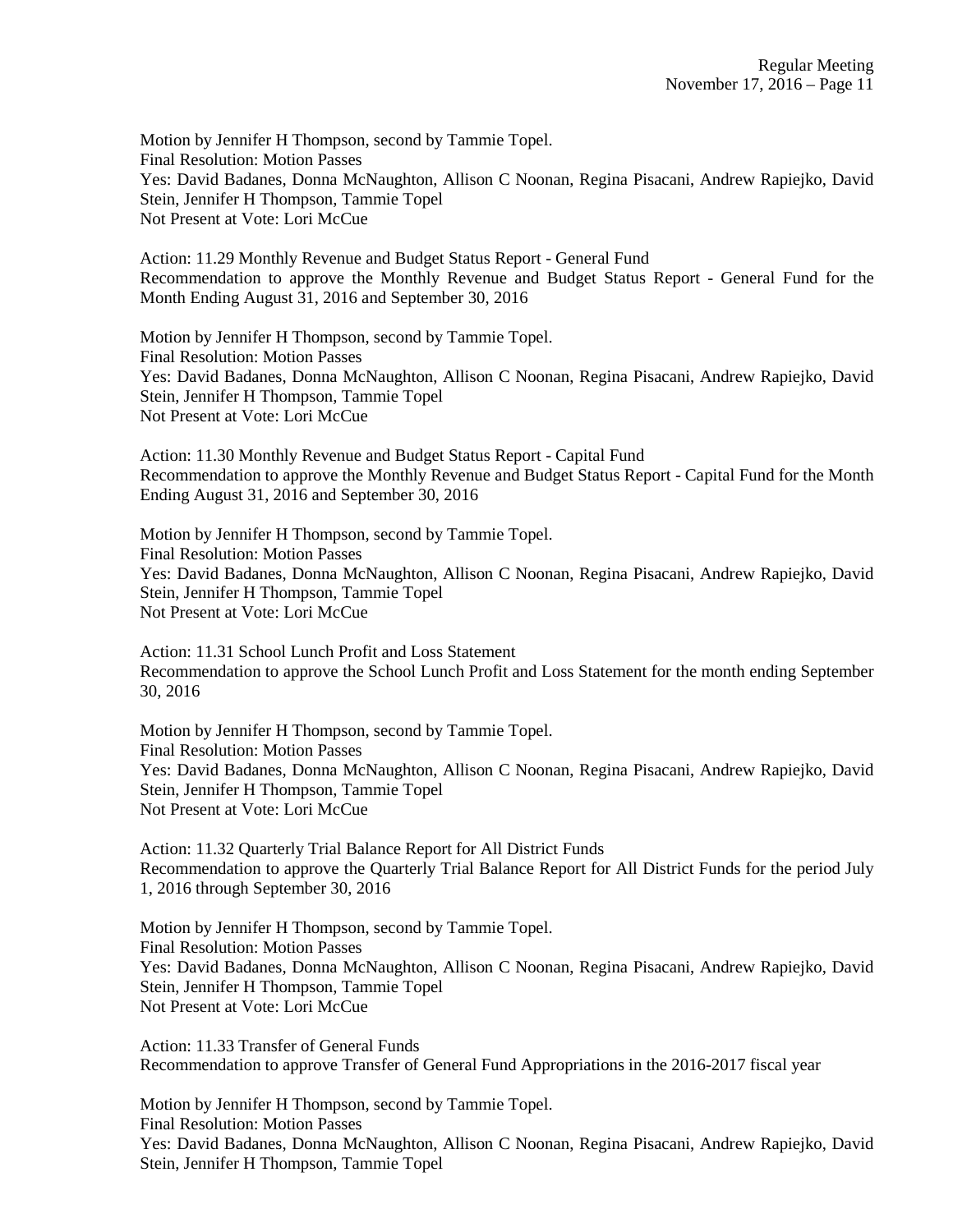Not Present at Vote: Lori McCue

Action: 11.34 Transfer of General Funds Recommendation to approve Transfer of General Fund Appropriations in the 2016-2017 fiscal year

Motion by Jennifer H Thompson, second by Tammie Topel. Final Resolution: Motion Passes Yes: David Badanes, Donna McNaughton, Allison C Noonan, Regina Pisacani, Andrew Rapiejko, David Stein, Jennifer H Thompson, Tammie Topel Not Present at Vote: Lori McCue

Action: 11.35 Ronald Smith Recommendation to approve a Supplementary Education Services Agreement between the Northport-East Northport Union Free School District and Ronald Smith to conduct a Board of Education Retreat, in an amount not to exceed \$850 (BOE)

Motion by Jennifer H Thompson, second by Tammie Topel. Final Resolution: Motion Passes Yes: David Badanes, Donna McNaughton, Allison C Noonan, Regina Pisacani, Andrew Rapiejko, David Stein, Jennifer H Thompson, Tammie Topel Not Present at Vote: Lori McCue

# **12. SUPERINTENDENT'S REPORT - FOR INFORMATION ONLY**

Information: 12.01 Budget Transfers for the period October 1, 2016 - October 26 , 2016 and October 27, 2016 - November 3, 2016 - As per Board Policy #6150 all transfers between salary codes up to \$25,000 and transfers between all other codes up to \$10,000 are to be reported to the Board of Education as an information item

## **13. UNFINISHED BUSINESS**

## **14. NEW BUSINESS**

Discussion: 14.01 Policy #2220 - Board Officers (Trustee Thompson)

Trustee Thompson stated that she would like the Board to consider adding term limits to the policy on Board Officers. The Board discussed term limits and it was agreed that they were not in favor of putting that in policy. The Board elects its president at the Annual Organization Meeting each year.

Trustee Thompson asked if the Board would agree to adding line #7 under duties of the President of the Board to Duties of the Vice President of the Board. The Board agreed. The revision will be given to Board Counsel and the policy will be added to a future agenda for a first read.

**15. ADJOURNMENT** - Board policy requires adjournment by 10:30 pm, unless meeting is extended by vote.

## Action: 15.01 Adjournment

Recommendation to adjourn public meeting and convene into Executive Session to discuss matters pertaining to the employment history of a particular person.

Motion by Donna McNaughton, second by Allison C Noonan. Final Resolution: Motion Passes